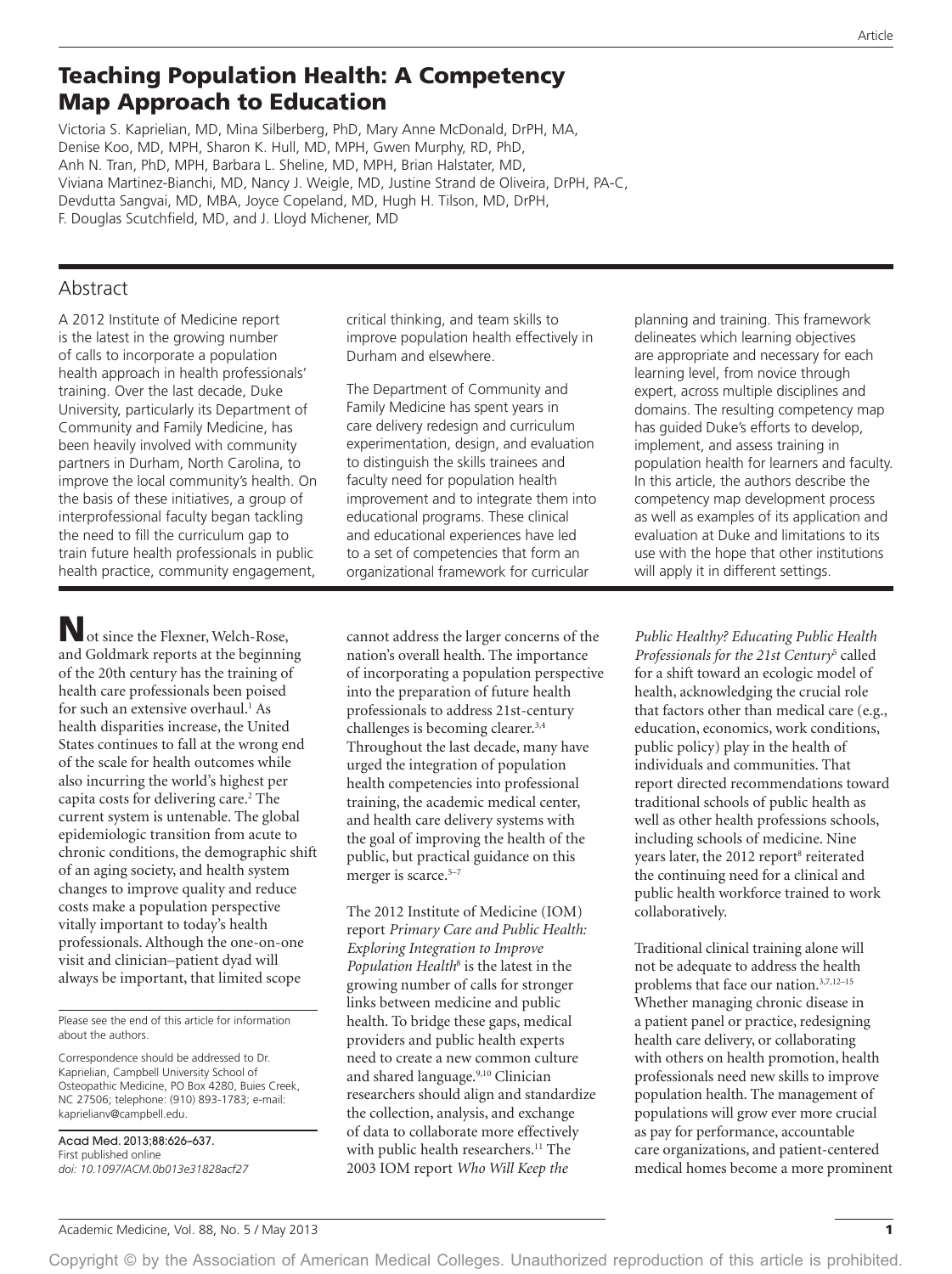part of the health system landscape. With the advent of the American Board of Medical Specialties Maintenance of Certification, clinicians will be required to demonstrate practice-based improvement through an analysis of patient panels and the populations they serve.

Although coverage of prevention and health promotion has increased in medical school curricula over the last decade, the population health perspective (e.g., the ecologic model and social determinants of health, community engagement, and the impact of public policy on health) has not made similar gains.16 With the notable exception of joint degree programs (e.g., MD/MPH) and preventive medicine residencies, public health and medical education largely have been separate tracks without substantial intersection.<sup>9</sup>

What kinds of population health skills do health care providers need? They must employ community-engaged (i.e., community-relevant, communityinformed, and community-anchored) strategies, such as forming and maintaining equitable partnerships with public health departments, local agencies, and community organizations, to understand local population health needs and to jointly address them.3,7,12–14

The delivery of care by highly collaborative interprofessional teams is gaining prominence. In 2011, the Interprofessional Education Collaborative Expert Panel published core competencies for interprofessional collaborative practice, with the goal of preparing health professional students for team-based practices in which multiple professions work together to address local health needs and forge better health outcomes.17

The IOM repeatedly has stated that increased clinician leadership is necessary for redesigning our health care system for the 21st century.15,16 Such a system must address population health, in concert with the public health system, and clinician leaders will need to understand and leverage the funding mechanisms necessary for long-term support of such new delivery systems.<sup>9</sup> Although many clinician leaders have attained their positions through achievements in research or clinical

practice, today's leaders also need skills in program, personnel, and financial management; interprofessional and intersector teamwork; conflict resolution; communication; consensus building; data analysis; and critical thinking to successfully maneuver the complex and changing health care environment. Certainly, not all clinicians should make population health, research, or health system leadership their career focus. However, all clinicians benefit from being able to assess their patients' needs as a group, redesign their practice accordingly, and collaborate with partners inside and outside the office walls to improve their patients' health.13,16,18

### Duke University's Population Health Initiatives

Our approach outlined in this article is based on our experience working to improve the health of Duke University School of Medicine's home community of Durham, North Carolina. Similar to other academic medical centers, Duke is located in an area with considerable health needs.19,20 Duke University's mission includes the mandate "to help those who suffer, cure disease, and promote health" and "to contribute in diverse ways to the local community."21 Improving community health also is explicitly part of the mission of Duke Medicine,<sup>22</sup> with a focus on "creating innovative approaches to health and wellness" and "addressing health disparities in our community." Moreover, Duke Medicine has a vested interest in improving the health of the local populace because it provides health care for the majority of the Durham population and runs the county's only emergency departments.

One of Durham's most important health-related collaborations is the Partnership for a Healthy Durham. Based in the Durham County Health Department, this coalition of citizens and over 60 local agencies and community organizations is dedicated to improving the physical, mental, and social health of Durham residents and to gathering and disseminating county-level health data.<sup>23</sup>

Duke's Department of Community and Family Medicine (CFM) has led institutional efforts to improve community health.24–27 CFM comprises five divisions: Family Medicine, Community Health, Occupational

and Environmental Medicine, and the Physician Assistant (PA) and Doctor of Physical Therapy (DPT) programs. During the last decade, CFM has worked with the Durham County Health Department and other community partners to design and implement a succession of programs to improve the health of Durham residents.<sup>20</sup>

CFM is also the lead agency in the Durham Community Health Network (DCHN), which is a member of Community Care of North Carolina, a central, not-for-profit organization providing cooperative, coordinated care for Medicaid patients across North Carolina through a medical home model.28 DCHN's care management teams include social workers, nurses, health educators, nutritionists, and community health workers to provide team-based care management for county residents with Medicaid or Children's Health Insurance Program coverage. An information system shares data with local and state partners, including alerts to care managers and information about emergency department visits, prescriptions, and preventive services. Sharing of decisions, funds, and information has resulted in such improved outcomes as increased medication compliance and immunization rates, as well as dramatic decreases in hospital admissions for patients with asthma.26

Duke also sponsors other local health programs, including neighborhoodand school-based primary care clinics and in-home primary care, nutrition, occupational therapy, and case management for older and disabled residents in public housing (known as Just for Us).<sup>29</sup> The development of these initiatives required effective use of population health data and community engagement to identify health needs and mobilize resources and local assets. Interprofessional teams provide services in community settings; assessment data provide essential information to support patient care, manage changes needed in these services, and measure outcomes. The evaluation of the Just for Us program determined that after one year, ambulance, emergency department, and inpatient costs each decreased by almost half among participants, whereas control of participants' hypertension and diabetes improved.29,30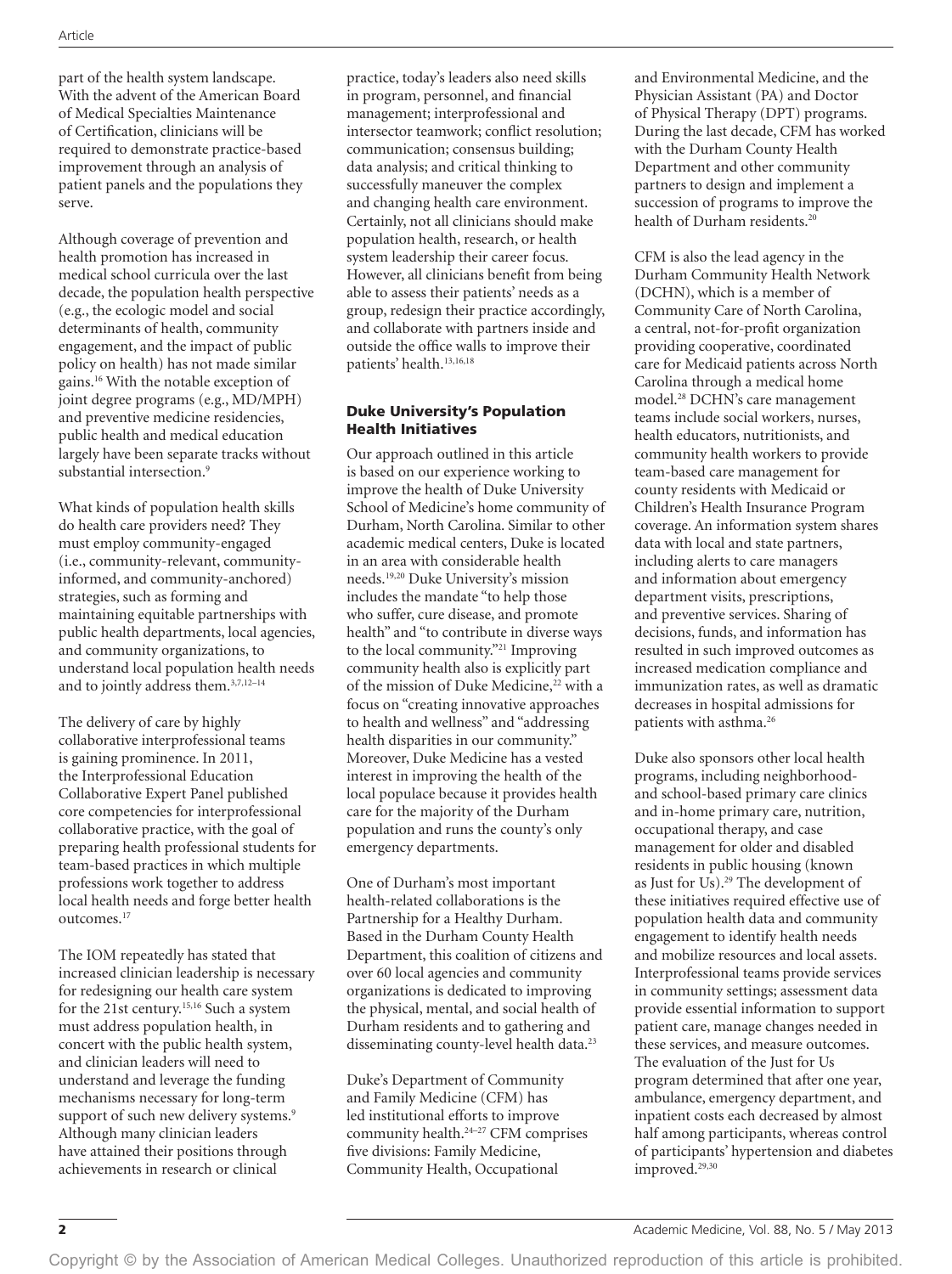In 2006, Duke expanded its population health initiatives with the Duke Center for Community Research (DCCR), the community engagement pillar of the Duke Translational Medicine Institute. The DCCR launched Durham Health Innovations (DHI) in 2008 as a central coordinating umbrella for addressing the community's most pressing health needs (e.g., birth outcomes, obesity, diabetes, asthma, cardiovascular disease). Because of DHI's work during the last three years, seven Durham neighborhoods have increased their coordination around disease prevention and health promotion.

These initiatives create a strong platform for integrating population health into clinical training programs. On the basis of these experiences, we have identified as the keys to successful population health programs (1) using public health methods, including an emphasis on prevention and collaboration with public health departments, (2) engaging diverse community partners, (3) critical thinking and assessment, using analytic and data-driven approaches, and (4) working together in interprofessional teams. In this article, we propose a competency map based in these four areas as an organizational structure to help guide the content and sequence of training for health professionals to improve population health.

#### The Competency Map: An Organizational Framework to Improve Population Health Education

Effectively responding to calls for educational reform requires identifying the specific new knowledge, skills, and attitudes needed by future health care professionals. For the first 15 years of Duke's efforts in population health improvement, a lack of clarity on exactly what trainees needed to learn was a constant obstacle in translating what we learned from care redesign to education programs. Only recently, after years of experimentation with the family medicine residency program, did we reach consensus and attempt to delineate specific learning objectives for all of our levels and types of learners. Rather than identify these learning objectives independently for each program, we chose to create an overarching framework that can be applied across disciplines.

In writing this article, we used three critical concepts. First, we accepted the IOM's definition of *public health* as "fulfilling society's interest in assuring conditions in which people can be healthy."31 To ensure healthy conditions, public health incorporates diverse public and private stakeholders working in different ways to advance society's health. Next, we adopted Kindig and Stoddart's<sup>32</sup> definition of *population health* as "the health outcomes of a group of individuals, including the distribution of such outcomes within the group." Thus, population health (i.e., the health of populations) is the ultimate goal; we must employ public health methods and approaches to achieve it. Finally, we followed the National Institutes of Health, the Centers for Disease Control and Prevention, and other federal agencies' definition of *community engagement* as

the process of working collaboratively with and through groups of people affiliated by geographic proximity, special interest, or similar situations to address issues affecting the well-being of those people…. It often involves partnerships and coalitions that help mobilize resources and influence systems, change relationships among partners, and serve as catalysts for changing policies, programs, and practices.33

By using effective community engagement strategies in a culturally respectful manner, health professionals can begin to build trust and form partnerships with community organizations, learn about the community, and, together, identify and address heath concerns.<sup>24</sup>

After agreeing on these definitions, our first step in developing this framework was to clarify our desired outcome competencies in the areas of public health and community engagement for all health professionals. We conducted a review of the literature in 2011 and 2012, which revealed several published lists of proposed competencies.16,34–36 We also reviewed the Accreditation Council for Graduate Medical Education residency requirements for selected primary care specialties. Family medicine and pediatrics requirements include community health, policy, advocacy, and scholarly activity.37,38 Family medicine defines *community medicine* as including population epidemiology,

the interpretation of public health statistical information, community-based disease screening, prevention, health promotion, health disparities, and the role of family physicians in reducing such gaps.<sup>37</sup> The preventive medicine requirements (including occupational medicine) extensively cover population and community health, including graduate-level courses in "epidemiology, biostatistics, … environmental health; and the behavioral aspects of health." Residency graduates must demonstrate proficiency in public health and community engagement.<sup>39</sup> In contrast, the internal medicine residency review committee requirements do not mention community health.<sup>40</sup>

Taking into consideration all of these documents, we generated a list of competencies needed by clinicians in general (especially those in primary care) to bridge the gap between public health and medicine and to improve the health of the populations served. Throughout the process, we identified additional skills required of health professionals on the basis of our own experiences in community-engaged population health improvement. We circulated the resulting list within CFM for input from multiple disciplines. After several revisions, we reached consensus on 15 competencies in the two domains of public health and community engagement.

In September 2011, an interprofessional group of Duke faculty (representing family medicine, PA, DPT, and community health, and including some of the authors of this article) was charged with dividing these competencies into the degrees of achievement expected for different learner groups. That is, what should medical students know and be able to do? Should certain medical students know and be able to do more? Residents in primary care? Faculty? PAs, physical therapists (PTs), and other clinicians? Program directors and other faculty began carefully crafting measurable learning objectives with descriptors of the levels of knowledge, skills, and attitudes expected for each learner type and level.

We took major steps to ensure that the competency map was consistent with Bloom's taxonomy for learning.35 We grouped learners of multiple types and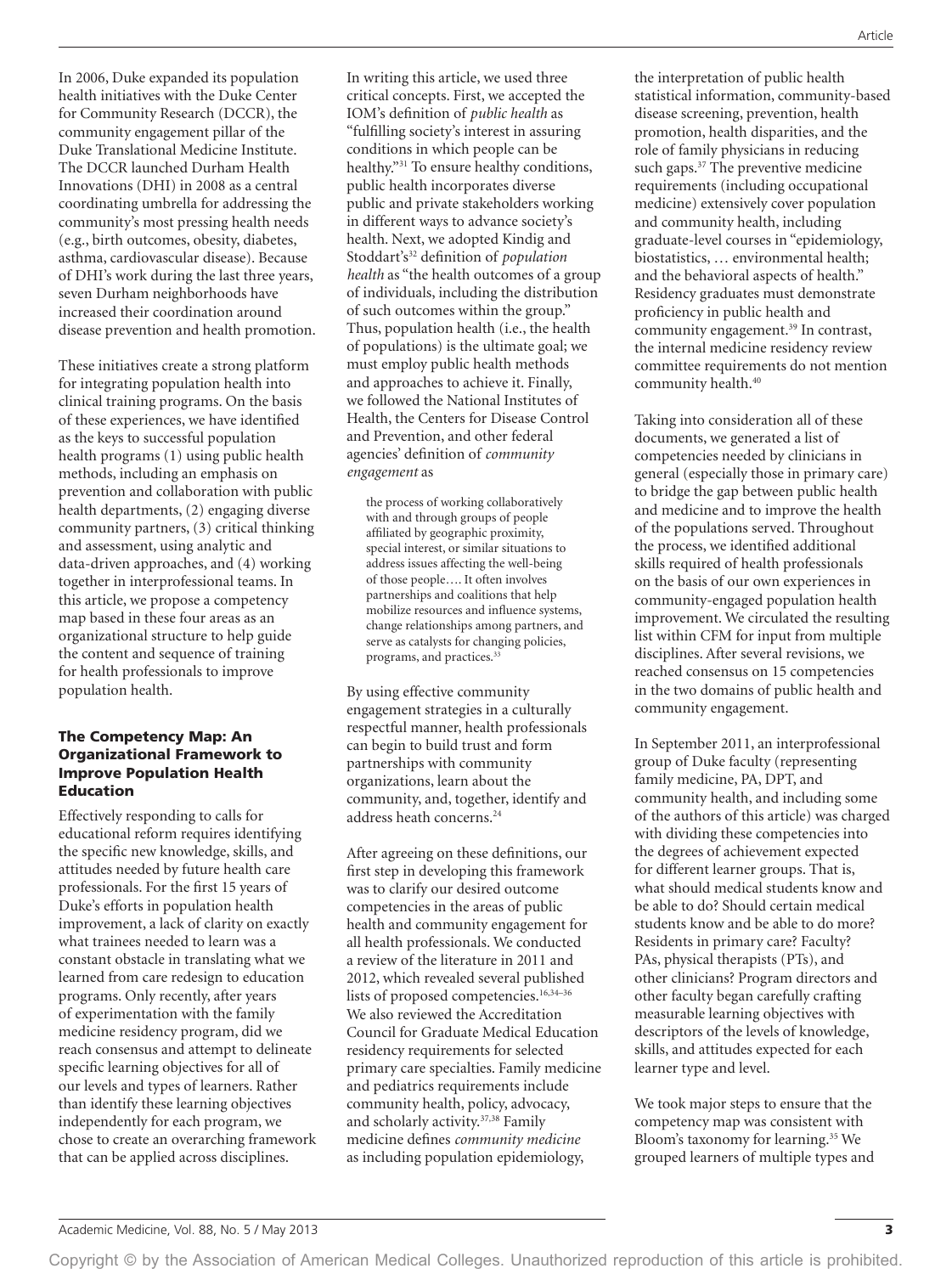amounts of training into three levels of desired achievement.

- 1. Foundational: a basic awareness of the principles and an appreciation for their impact and importance in community health. We believe that all clinicians, regardless of specialty, should have at least this level of knowledge and attitudes. All future physicians, PAs, PTs, nurses, and other clinicians need to know the language of a population health approach.
- 2. Applied: an intermediate level of learning, enabling skilled participation in community-engaged population health activities. We agreed that residents, PAs, and nurse practitioners in primary care should achieve at least this level of skills, which are needed, for example, for the patient-centered medical home. This level is also the goal for MD and PA students in Duke's new primary care leadership programs.
- 3. Proficient: advanced learners who achieve competence for the independent practice of population health or the leadership of the design and implementation of communityengaged health improvement activities. Duke community health faculty have this degree of competence, gained through experience and training in public health. Because of this department's goal to produce clinician leaders in community health improvement, this level of competence is our target for Duke family medicine faculty and residency graduates. We believe that those who wish to be leaders in the future health care system will need this level of expertise.

In reviewing initial drafts of the competency map, we identified multiple other skills and attitudes essential for the team delivery of population-focused care that were neither included in traditional medical curricula nor reflected in these initial drafts. Many of these related to working in teams and collaborating across health professions; others concerned the analysis of population data and critical appraisal. Although some of these topics are covered in a number of medical school curricula,41 most are not systematically covered at the majority of medical schools, nor are they systematically evaluated in any of the medical licensing

examinations. Thus, we added the team skills and critical thinking domains to the map to address these key competencies.

With the basic structure of four domains created, we filled in the cells of the competency map table to define the level of accomplishment expected for each learner type in each competency area. Leaders of four programs family medicine residency, family medicine medical student program, PA program, and DPT program—initially recommended the levels they would anticipate for their own graduates. One of us (V.S.K.) then made revisions for consistency and progression through the education continuum for health professionals. We circulated multiple iterations, and group members revised and approved them. We also agreed that individual programs would need to develop and add discipline-specific objectives where needed (e.g., the DPT program might add objectives more specifically focused on the role of a PT).

In December 2011, we distributed this revised draft to content experts within and outside the Duke community for input and further refinement. These experts included physicians; public health officials at the local, state, and national levels; a PA; a nurse; a PT; and a dietitian. After additional revisions, we, including the interprofessional group at Duke and the outside reviewers, reached agreement in April 2012 on a working version, with the understanding that it is a dynamic document that will be refined continually as it is used and as the field of population health evolves (see Appendix 1).

The competency map is intended as an organizational framework that helps to structure educators' thinking about the new skills and knowledge needed for population-based care and health improvement. Although we assigned each competency to a single domain, the four domains are highly interrelated. By defining developmentally appropriate objectives for different levels of learners, the map assists us in designing better learning activities and targeting limited educational resources to achieve the desired outcomes for different audiences. Grouping learners with similar desired outcomes helps to identify opportunities for collaboration and interprofessional learning. By bringing students of different disciplines together to learn from, about,

and with each other, the process of learning can build synergistically on the content to develop highly collaborative interprofessional teams.

### Applying the Competency Map

The competency map provides an outline of the population health content to be incorporated into each of our health professions programs. Before the mapping, when challenged to do more to prepare trainees in population health improvement, faculty struggled to identify what was missing. Having a competency map allows faculty to see what is missing from current attempts to add population health to various curricula.<sup>42</sup> Three brief examples of how the competency map is being applied at Duke follow.

#### **Medical students**

The Duke University School of Medicine launched the Primary Care Leadership Track (PCLT) in 2011 to train a cadre of primary care leaders to become change agents for the health care system. Students committed to primary care are recruited specifically, and they participate in an innovative four-year curriculum designed to support their interest and develop the skills they need for community-engaged, populationfocused practice and leadership positions. PCLT students learn community engagement through participation in community health teams. They are required to complete a research project that derives from community-expressed needs; this activity addresses all four of the domains in our competency map. The PCLT curriculum builds on the long-standing partnership between Duke and Durham community organizations to prepare future doctors at the applied (intermediate) level of the competency map. All PCLT graduates will enter residency prepared to engage with communities and practices to improve health outcomes.

#### **Family medicine residents**

Duke's CFM department redesigned its family medicine residency program in 2007 to incorporate population health concepts. Starting in 2006, residents began continuity experiences in community health clinics, in addition to their regular Duke Family Medicine Center practices. A certificate program in clinical leadership was incorporated in 2007, and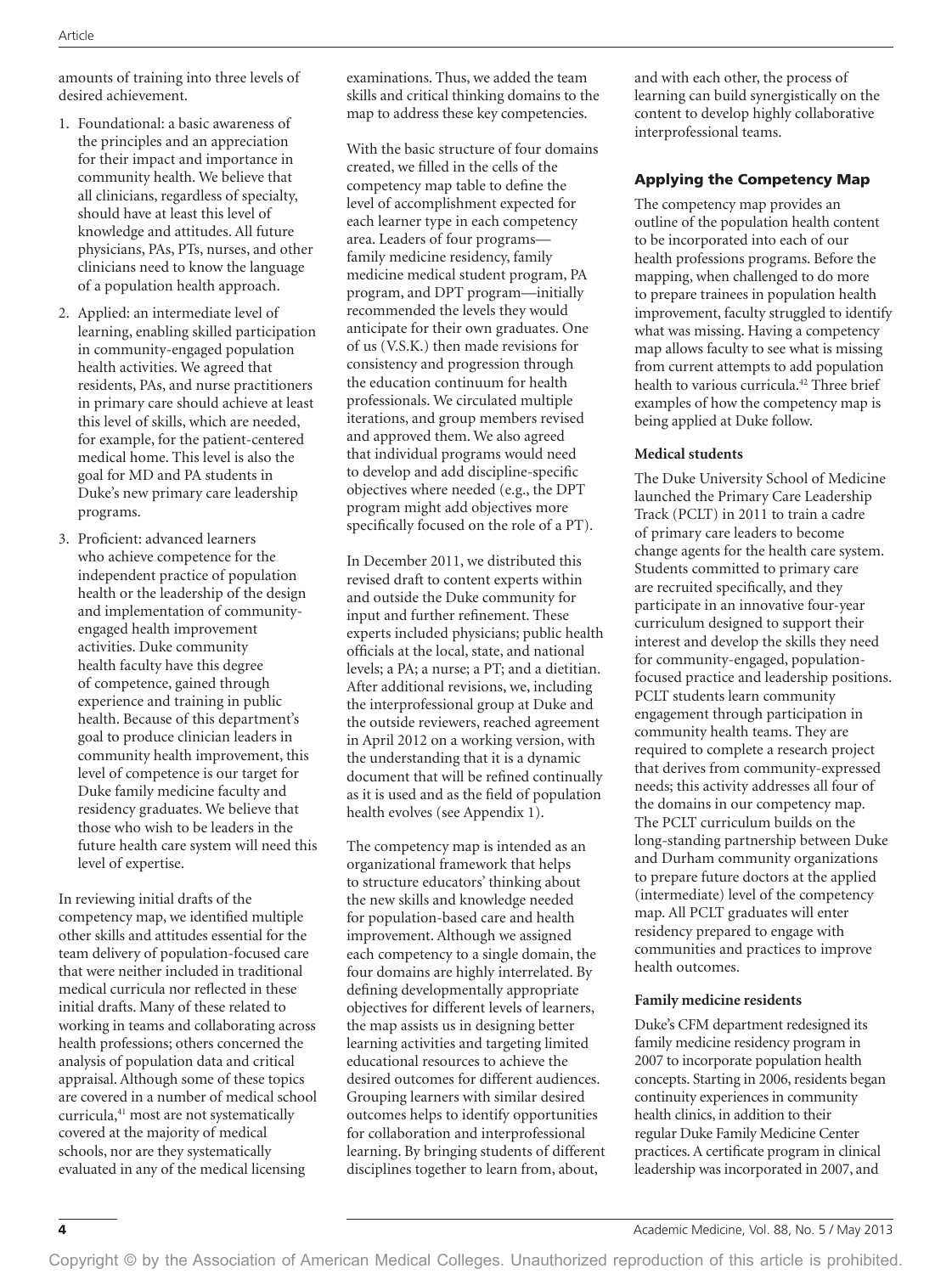a curriculum in community-engaged population health research was added in 2010. For the 2012–2013 academic year, all of these elements were combined into an integrated population health improvement curriculum that trains both residents and faculty to the applied (intermediate) level of the competency map. After the existing curriculum elements were combined, the competency map enabled us to identify gaps and add curriculum components in key areas (e.g., team leadership). The previous required resident research project, for example, which typically focused on quality improvement in the clinical setting, has evolved into a two-year population health improvement project accomplished by residents matched with family medicine faculty. Future enhancements will be incorporated to train residents to achieve the proficient (advanced) level of the competency map. These changes are likely to include e-learning modules to make it easier to reach residents as well as practicing physicians.43

### **PA students**

Duke's PA Program has included population approaches in its curriculum since the 1990s. Courses in health systems and professional issues, evidence-based medicine, and prevention incorporate concepts in public health, community engagement, practicebased improvement, and chronic disease management. The curriculum prepares graduates with foundational awareness and knowledge (basic level) as well as selected skills of the applied (intermediate) level of the competency map. Our new community-based, longitudinal Primary Care Scholars Program enables selected students to engage more deeply in population health efforts and achieve the applied (intermediate) level. These students also study the concepts of the patient-centered medical home in collaboration with medical students in the PCLT.

#### Incorporating the Competency Map Into Evaluations

Strategies to assess learners' achievement of objectives must be flexible to meet the needs of different educational levels and programs. To minimize the amount of testing for busy trainees and faculty, we have incorporated the needed domains (based on the competency map) into existing evaluations or assessments whenever possible. Examples include educational portfolios, learner satisfaction surveys, knowledge tests, team training evaluations, presentation feedback, and mentor comments on population health projects (required by each program). At the applied and proficient levels, project requirements necessitate that learners demonstrate the population health skills associated with those achievement levels (e.g., using population data to identify opportunities for improvement; proposing, implementing, and evaluating evidence-based and context-appropriate intervention strategies; and consistently working collaboratively with community or clinical partners). Faculty trained in population health mentor and assess these learners' skills. Program directors will review aggregate data for continual improvement of the programs.

The evaluation of our success at developing population health skills in trainees and faculty will go beyond assessing individuals' performances with specific curricula or projects. Faculty at the proficient (advanced) level will serve as proctors to assess other individuals' ability to independently practice population health improvement. Clinical credentials in community health will be granted to faculty who successfully demonstrate proficiency. Trends in the numbers and types of faculty with community health credentials will reflect the dissemination of these skills.

An additional tool we will use to paint a broader picture of skill development is an annual survey of CFM residents, graduated trainees, faculty, and staff. The survey has been revised over the past two years to assess knowledge, attitudes, and competencies in population health activities, mirroring the competency map. Because the map has been in use for less than a year, no results are yet available on its impact. We also will track residents after graduation to determine whether they are putting population health skills into practice.

Arguably, the ideal way to evaluate training is to assess whether graduates use the skills they learn to actually improve the health of a population. Learners are taught that program evaluation is essential to population health improvement efforts and, at the applied and proficient levels, are provided with the skills to conduct basic collaborative evaluations. We will

use learners' evaluations of their own projects to help assess their contributions to population health, and we are exploring assessment tools for community and clinical partners to capture their perceptions of learner contributions. Our ultimate goal, of course, is improvement in local health status; we will track this information as well, recognizing that other factors also contribute to any changes.

#### The Broader Application and Limitations of the Competency Map

The IOM's 2012 report offers the most detailed portrait yet of the landscape for integrating medicine and public health, along with principles that can serve as a road map toward improved population health and a more efficient health care system.8 Two of the report's conclusions are that academic health centers can facilitate integration efforts and that the clinical and public health workforces should be trained to collaborate. The competency map responds to that call for action, and it presents one example of how such integration is under way. Although the map was informed and is continuously refined by local forces, the imperatives for action that we have discussed here support its broader application.

We believe the proposed competency map makes a unique contribution to the literature for the following reasons:

- • It focuses on the spectrum of core skills required for population health, including public health, teamwork, community engagement, and critical thinking, to improve health on a population scale. The map applies much of the work proposed by the 2012 IOM report and grounds it in a community-based approach.
- It is specific and measurable. The competencies in the four domains are broken down to three levels of accomplishment to guide learners' training at different levels.
- It is generalizable across a wide range of programs. The knowledge, skills, and attitudes outlined in the learning objectives are not limited to any specific health profession.
- It builds on existing literature and more than a decade of collaboration between an academic medical center and its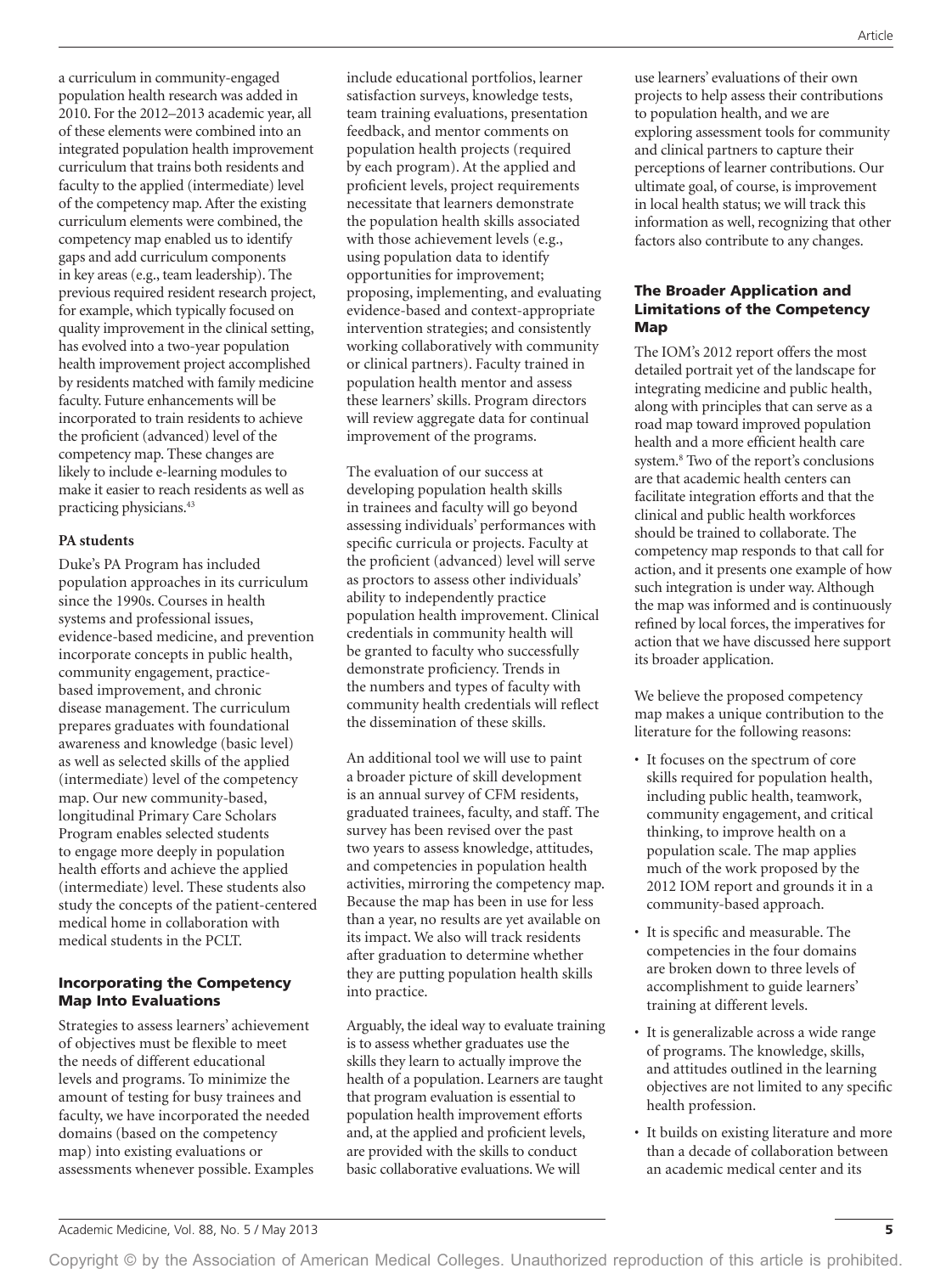surrounding community to redesign care and improve health outcomes for the region.

- Its development is based on the needs of a population, rather than the perspectives of the health professions. In contrast with previously published competencies, our map is designed specifically to bridge the gap between public health and medicine by focusing on the needs of the population.
- It is based in broad curriculum redesign efforts spanning multiple disciplines and levels of learning.

The proposed competency map, however, has limitations. Most notably, it has been used only at a single institution and is based on the lessons learned within that institution's local community context. Duke has strong and long-standing partnerships within the Durham community. Because communities vary much more than academic health centers and because the important challenges that matter to their constituencies are different, leaders at other institutions will need to adapt the lessons we shared here to apply to their specific situations.

Another limitation is the relative newness of the competency map, which continues to be refined. It has not yet withstood the test of time, nor are long-term outcomes available. Because of the timeliness of the topic and the widespread struggles with these challenges in health professions education, we decided to share our framework in the hope that it will be as helpful to others as it has been for us.

In addition, although the map was developed by an interprofessional team with a view across the health professions, it is limited in the scope of the disciplines involved. Duke's family medicine and occupational medicine programs, as well as the PA and DPT programs, have been integrally involved; a few individuals from other professions contributed, but broad input from these groups is lacking. We anticipate that further revisions of or adaptations to the competency map will be needed as it is applied more broadly. Furthermore, although the map emphasizes community and patient engagement in programs to improve health, we have not succeeded yet in broadly engaging patients, community

organizations, and agencies in teaching our learners these skills. The Duke community has achieved early success in limited activities (e.g., patient "community partners" who teach medical and nursing students about living with chronic disease), but additional opportunities remain for further expansion.

Although we are enthusiastic about this approach, we recognize that it originates, in part, from theoretical recommendations that have not been tested thoroughly in practice. We have outlined the compelling reasons for all clinicians to have these foundational skills and knowledge, but the clinical environment continues to be built around traditional fee-for-service payment models. Trainees with substantive skills in population health might not immediately find a job market seeking those competencies. Changes in reimbursement systems (e.g., permember-per-month payments for population health metrics) have occurred, but the structure does not always reward clinicians for viewing patient care through the lens of population health. Time is needed for the health care system as a whole to catch up to the recommendations that we reference, and graduates of our new model might not be able to use immediately all of the skills they have learned. We recognize that we are preparing trainees for a future whose shape is not yet fully formed.

Evaluating the impact of our efforts will be challenging. Even with the measures we outlined here, numerous changes in our health care system and the national context will affect health status locally and beyond, and isolating the effects of individual interventions such as the competency map might be impossible. Comparing its impact across institutions and communities will be necessary and useful.

#### Going Forward

The competency map represents a deliberate step in aligning our educational programs with what we have learned about the process of improving population health in collaboration with our community. Our journey is still in its early stages as we move from educational programs governed by professional

norms and historically isolated from our community partnerships to more integrated team-oriented education focused on improving health outcomes and building on the strengths of a diverse cadre of professional and community colleagues. If achieving population health requires teams in the office and community, so, too, does teaching about population health.

Integrating across disciplines and incorporating community partners as colleagues are our goals. Although we have increasingly partnered with groups within our institution to create new curricula and new methods of learning and evaluation, we have yet to incorporate our community partners consistently in educational design. The competency map has been a helpful tool in integrating previously separate curricula into a coherent whole that is more acceptable to learners while also better addressing local and national needs.

We now hope to find willing colleagues to test and compare efforts at other institutions and in different settings. Comparative evaluation and long-term outcomes tracking are necessary for assessing effectiveness in achieving the ultimate goal of improving health status. For us, the final proof of the success of our educational programs is seeing our graduates demonstrably helping to improve health outcomes in diverse communities and sharing what they have learned with others.

*Acknowledgments:* The authors thank Michelle Lyn, MBA, MHA, chief of the Division of Community Health, for her leadership of the programs described and her involvement in the development of the competency map. They also thank Rosemary Thorne, Kate Holeman, and Virginia Carden for their invaluable contributions in preparing this article for publication.

*Funding/Support:* Portions of this work were supported by grants from the National Institutes of Health (5UL1-RR024128-05 and 8U13- TR000184-03).

#### *Other disclosures:* None.

#### *Ethical approval:* Not applicable.

*Disclaimer:* The findings and conclusions in this article are those of the authors and do not necessarily represent the official position of the Centers for Disease Control and Prevention.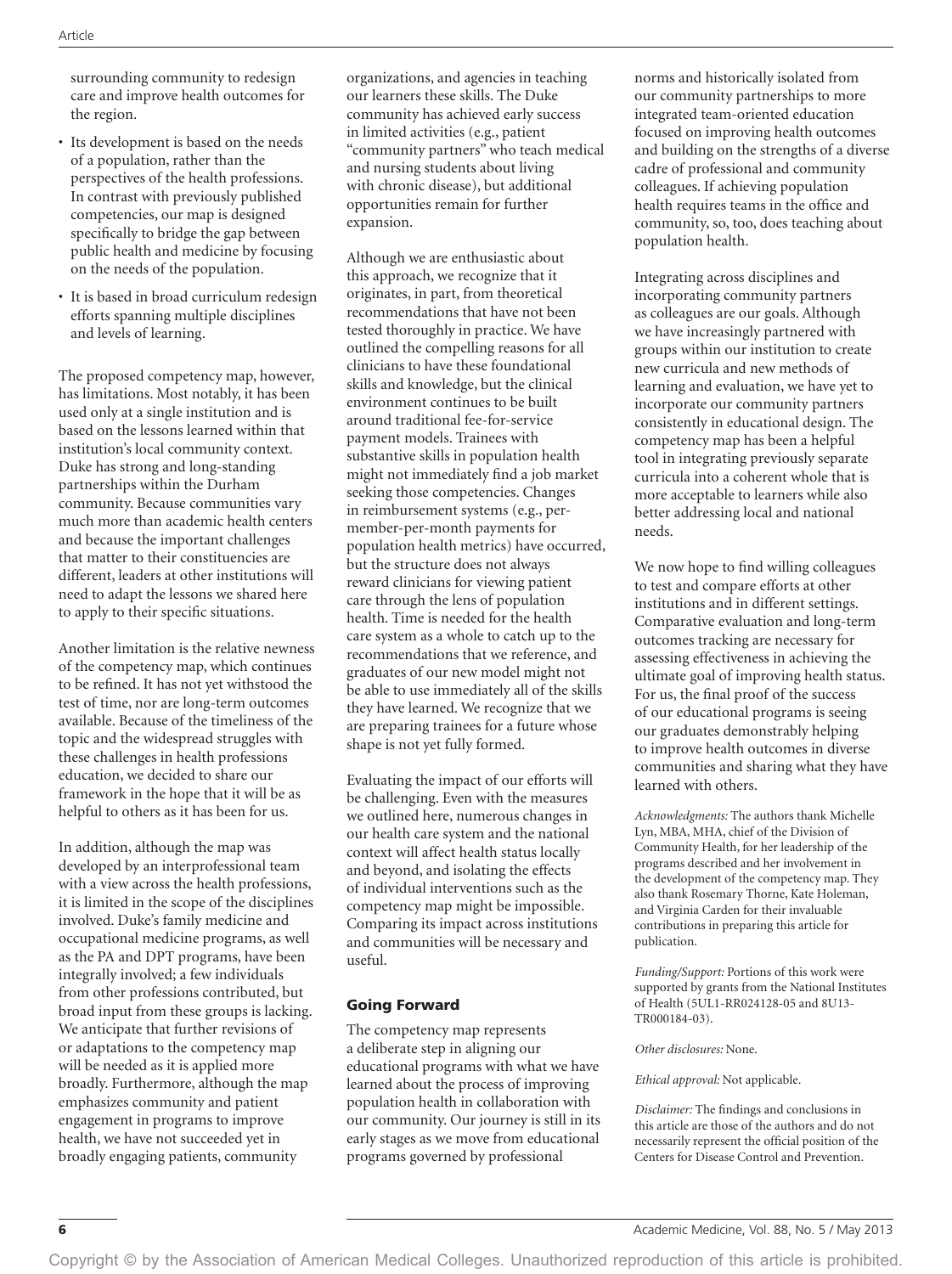Dr. Kaprielian was professor and vice chair for education, Department of Community and Family Medicine, Duke University School of Medicine, Durham, North Carolina, at the time this article was written. Now, she is professor and associate dean for faculty development and medical education, Campbell University School of Osteopathic Medicine, Buies Creek, North Carolina.

Dr. Silberberg is assistant professor and director of research and evaluation, Division of Community Health, Department of Community and Family Medicine, Duke University School of Medicine, Durham, North Carolina.

Dr. McDonald was assistant professor, Department of Community and Family Medicine, Duke University School of Medicine, Durham, North Carolina, at the time this article was written.

Dr. Koo is director, Scientific Education and Professional Development Program Office, Centers for Disease Control and Prevention, Atlanta, Georgia.

Dr. Hull is professor of family and community medicine, Northeast Ohio Medical University, and medical director, Patient Centered Outcomes Research Collaborative, Summa Health System/ NEOMED, Rootstown, Ohio.

Dr. Murphy is assistant consulting professor, Department of Community and Family Medicine, Duke University School of Medicine, Durham, North Carolina.

Dr. Tran is assistant professor and vice chief for education, Division of Community Health, Department of Community and Family Medicine, Duke University School of Medicine, Durham, North Carolina.

Dr. Sheline is associate professor, assistant dean for primary care, and director, Primary Care Leadership Track, Duke University School of Medicine, Durham, North Carolina.

Dr. Halstater is assistant professor and director. Family Medicine Residency Program, Duke University School of Medicine, Durham, North Carolina.

Dr. Martinez-Bianchi is assistant professor and associate director, Family Medicine Residency Program, Duke University School of Medicine, Durham, North Carolina.

Dr. Weigle is assistant professor, Department of Community and Family Medicine, Duke University School of Medicine, Durham, North Carolina.

Dr. Strand de Oliveira is professor and vice chair for education, Department of Community and Family Medicine, Duke University School of Medicine, Durham, North Carolina.

Dr. Sangvai is vice chair for quality and safety, Department of Community and Family Medicine, Duke University School of Medicine, and associate chief medical officer, Duke University Health System, Durham, North Carolina.

Dr. Copeland is assistant professor and director of medical student programs, Department of Community and Family Medicine, Duke University School of Medicine, Durham, North Carolina.

Dr. Tilson is county health officer, Sagadahoc County, Maine, and adjunct professor of public health leadership, epidemiology, and health policy, Gillings School of Global Public Health, University of North Carolina at Chapel Hill, Chapel Hill, North Carolina.

Dr. Scutchfield is Peter P. Bosomworth Professor of Health Services Research and Policy, Department of Preventive Medicine and Environmental Health, University of Kentucky College of Public Health, Lexington, Kentucky.

Dr. Michener is professor and chair, Department of Community and Family Medicine, Duke University School of Medicine, Durham, North Carolina.

#### References

- **1** Frenk J, Chen L, Bhutta ZA, et al. Health professionals for a new century: Transforming education to strengthen health systems in an interdependent world. Lancet. 2010;376:1923–1958.
- **2** Organization for Economic Co-operation and Development. Economic Policy Reforms: Going for Growth. Paris, France: Organization for Economic Co-operation and Development; 2011.
- **3** Berwick DM, Finkelstein JA. Preparing medical students for the continual improvement of health and health care: Abraham Flexner and the new "public interest." Acad Med. 2010;85(9 suppl):S56–S65.
- **4** Finkelstein JA, McMahon GT, Peters A, Cadigan R, Biddinger P, Simon SR. Teaching population health as a basic science at Harvard Medical School. Acad Med. 2008;83:332–337.
- **5** Gebbie K, Rosenstock L, Hernandez LM, eds. Who Will Keep the Public Healthy? Educating Public Health Professionals for the 21st Century. Washington, DC: National Academies Press; 2003.
- **6** Homes DE, Riegelman R. Integrating Clinical Prevention and Population Health Into Education, Practice, and Research: Proceedings of the 12th Congress of Health Professions Educators, June 6–7, 2005, Washington, DC. Washington, DC: Association of Academic Health Centers; 2005.
- **7** Maeshiro R, Koo D, Keck CW. Integration of public health into medical education: An introduction to the supplement. Am J Prev Med. 2011;41(4 suppl 3):S145–S148.
- **8** Board on Population Health and Public Health Practice, Institute of Medicine. Primary Care and Public Health: Exploring Integration to Improve Population Health. Washington, DC: National Academies Press; 2012.
- **9** Scutchfield FD, Michener JL, Thacker SB. Are we there yet? Seizing the moment to integrate medicine and public health. Am J Public Health. 2012;102(suppl 3):S312–S316.
- **10** Gourevitch MN, Cannell T, Boufford JI, Summers C. The challenge of attribution: Responsibility for population health in the context of accountable care. Am J Prev Med. 2012;42(6 suppl 2):S180–S183.
- **11** Lebrun LA, Shi L, Chowdhury J, et al. Primary care and public health activities in select U.S. health centers: Documenting successes, barriers, and lessons learned. Am J Prev Med. 2012;42(6 suppl 2):S191–S202.
- **12** Association for Prevention Teaching and Research; Healthy People Curriculum Task Force. Clinical Prevention and Population Health Curriculum Framework. http://c. ymcdn.com/sites/www.aptrweb.org/ resource/resmgr/2011\_ajpm/revised\_cpph\_ framework\_2009.pdf. Accessed January 12, 2013.
- **13** Koo D, Thacker SB. The education of physicians: A CDC perspective. Acad Med. 2008;83:399–407.
- **14** Royal College of Physicians. How Doctors Can Close the Gap: Tackling the Social Determinants of Health Through Culture Change, Advocacy and Education. RCP Policy Statement 2010. http://www.sdu.nhs. uk/documents/publications/1279291348\_ jQjW\_how\_doctors\_can\_close\_the\_gap.pdf. Accessed January 12, 2013.
- **15** Wilensky GR, Satcher D. Don't forget about the social determinants of health. Health Aff (Millwood). 2009;28:w194–w198.
- **16** Maeshiro R, Johnson I, Koo D, et al. Medical education for a healthier population: Reflections on the Flexner Report from a public health perspective. Acad Med. 2010;85:211–219.
- **17** Interprofessional Education Collaborative Expert Panel. Core Competencies for Interprofessional Collaborative Practice: Report of an Expert Panel. Washington, DC: Interprofessional Education Collaborative; 2011.
- **18** Koh HK, Tavenner M. Connecting care through the clinic and community for a healthier America. Am J Prev Med. 2012;42(6 suppl 2):S92–S94.
- **19** North Carolina Institute of Medicine. Prevention for the Health of North Carolina: Prevention Action Plan. http://www.nciom. org/wp-content/uploads/NCIOM/projects/ prevention/finalreport/PreventionReport-July2010.pdf. Accessed January 12, 2013.
- **20** Community Health Assessment Team. Durham County 2011 Community Health Assessment. http://www.healthydurham. org/docs/CHA%202011\_web.pdf. Accessed January 24, 2013.
- **21** Duke University Board of Trustees. Mission statement for Duke University. http://www. trustees.duke.edu/governing/mission.php. Accessed January 12, 2013.
- **22** Duke University Medical Center. Duke Medicine: About us. http://www. dukemedicine.org/AboutUs/. Accessed January 12, 2013.
- **23** Care Share Health Alliance. About Healthy Carolinians partnerships. http:// caresharehealth.org/about-healthycarolinians-partnerships.aspx. Accessed January 12, 2013.
- **24** Michener JL, Yaggy S, Lyn M, et al. Improving the health of the community: Duke's experience with community engagement. Acad Med. 2008;83:408–413.
- **25** Dzau VJ, Ackerly DC, Sutton-Wallace P, et al. The role of academic health science systems in the transformation of medicine. Lancet. 2010;375:949–953.
- **26** Cook J, Michener JL, Lyn M, Lobach D, Johnson F. Practice profile. Community collaboration to improve care and reduce health disparities. Health Aff (Millwood). 2010;29:956–958.
- **27** Michener JL, Champagne MT, Yaggy D, Yaggy SD, Krause KM. Making a home in the community for the academic medical center. Acad Med. 2005;80:57–61.
- **28** Community Care of North Carolina. A history of CCNC: The evolution of community care of North Carolina. http:// www.communitycarenc.com/about-us/ history-ccnc-rev/. Accessed January 12, 2013.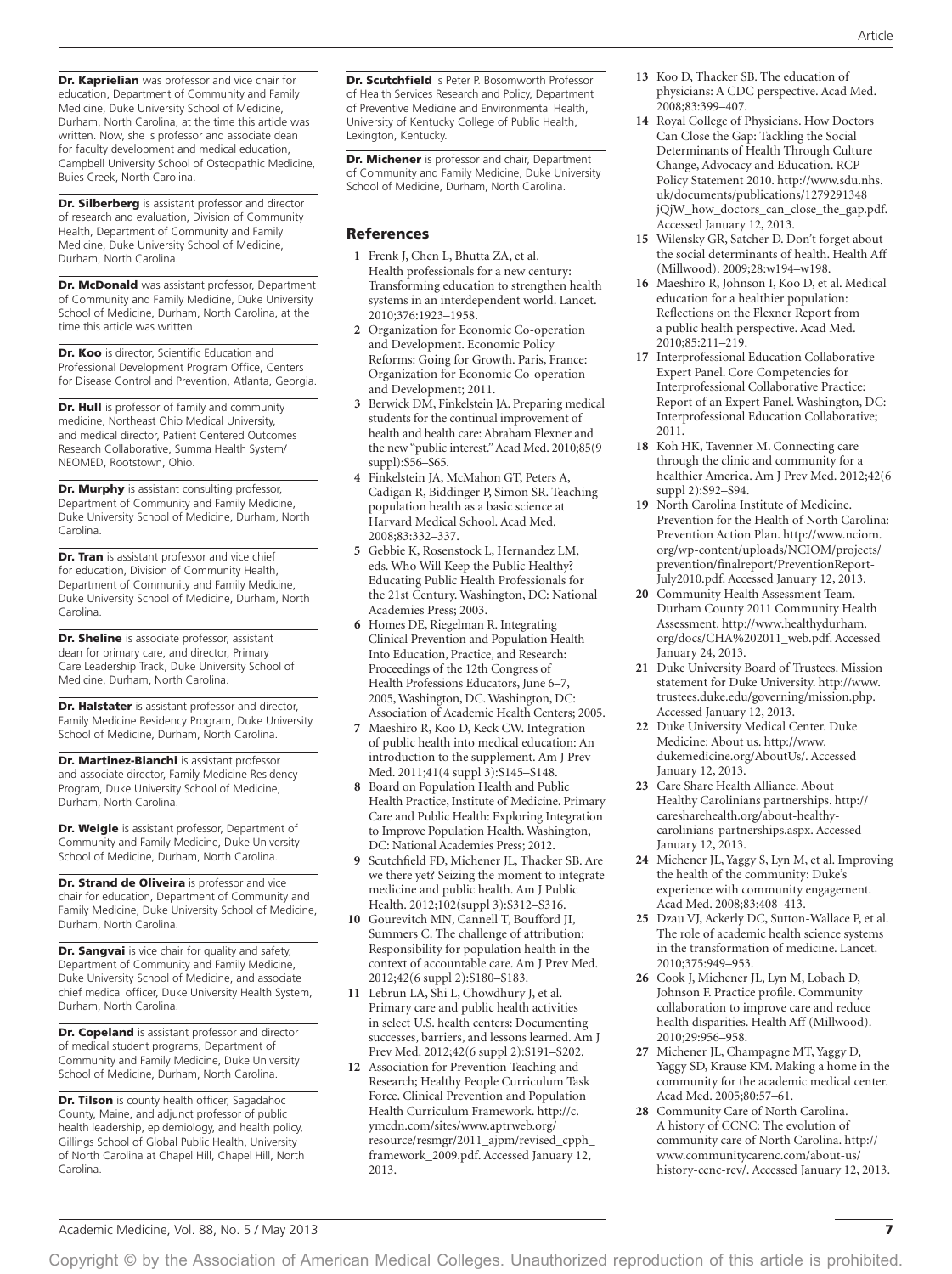- **29** Lyn MJ, Johnson FS. Just for Us: In-home care for frail elderly and disabled individuals with low incomes. N C Med J. 2011;72:205–206.
- **30** Yaggy SD, Michener JL, Yaggy D, et al. Just for Us: An academic medical center–community partnership to maintain the health of a frail low-income senior population. Gerontologist. 2006;46:271–276.
- **31** National Research Council. The Future of Public Health. Washington, DC: National Academies Press; 1988.
- **32** Kindig D, Stoddart G. What is population health? Am J Public Health. 2003;93:380–383.
- **33** Clinical and Translational Science Awards Consortium, Community Engagement Key Function Committee Task Force on the Principles of Community Engagement. Principles of Community Engagement. 2nd ed. Bethesda, Md: National Institute of Health; 2011. http://www.atsdr.cdc.gov/ communityengagement/pdf/PCE\_Report\_508\_ FINAL.pdf. Accessed January 12, 2013.
- **34** Allan J, Barwick TA, Cashman S, et al. Clinical prevention and population health: Curriculum framework for health professions. Am J Prev Med. 2004;27:471– 476.
- **35** McDonald MA, Ziegahn L;CTSA Community Engagement Key Function

Committee Education, Scholarship and Engagement Workgroup. Learning Objectives for Community-Engaged Research (CEnR)— Core Competencies 1–5. https://www. ctsacentral.org/articles/learning-objectivescommunity-engaged-research-cenr-corecompetencies-1–5. Accessed January 12, 2013.

- **36** Public Health Foundation, Council on Linkages Between Academia and Public Health Practice. Core Competencies for Public Health Professionals. http://www.phf. org/resourcestools/Documents/Core\_Public\_ Health\_Competencies\_III.pdf. Accessed January 12, 2013.
- **37** Accreditation Council for Graduate Medical Education. ACGME Program Requirements for Graduate Medical Education in Family Medicine. http://www.acgme.org/acgmeweb/ Portals/0/PFAssets/ProgramRequirements /120pr07012007.pdf. Accessed January 12, 2013.
- **38** Accreditation Council for Graduate Medical Education. ACGME Program Requirements for Graduate Medical Education in Pediatrics. http://acgme.org/acgmeweb/Portals/0/ PFAssets/ProgramRequirements/320\_ pediatrics\_07012007.pdf. Accessed January 12, 2013.
- **39** Accreditation Council for Graduate Medical Education. ACGME Program Requirements for Graduate Medical Education in Preventive Medicine. http://www.acgme. org/acgmeweb/Portals/0/PFAssets/ ProgramRequirements/380\_preventive\_ medicine\_PRs\_07012011.pdf. Accessed January 12, 2013.
- **40** Accreditation Council for Graduate Medical Education. ACGME Program Requirements for Graduate Medical Education in Internal Medicine. http://www. acgme.org/acgmeweb/Portals/0/PFAssets/ ProgramRequirements/140\_internal\_ medicine\_07012009.pdf. Accessed January 12, 2013.
- **41** Anderson MB, ed. A snapshot of medical student education in the United States and Canada: Reports from 128 schools. Acad Med. 2010;85(9 suppl):S1–S648.
- **42** Wells EV, Sarigiannis AN, Boulton ML. Assessing integration of clinical and public health skills in preventive medicine residencies: Using competency mapping. Am J Public Health. 2012;102(suppl 3):S357–S367.
- **43** Hemans-Henry C, Greene CM, Koppaka R. Integrating public health-oriented e-learning into graduate medical education. Am J Prev Med. 2012;42(6 suppl 2):S103–S106.

### Appendix 1

#### A Competency Map for Integrating Population Health Into Clinician Education, Duke University School of Medicine, 2011

| <b>Competency and</b><br>training level                                                                                                                                                                      | <b>Foundational (basic):</b><br>awareness*                                                                                                                   | <b>Applied (intermediate): skilled</b><br>participation <sup>1</sup>                                                                                                                                                                                                        | <b>Proficient (advanced):</b><br>independent practice <sup>+</sup>                                                                                                                                                                                       |
|--------------------------------------------------------------------------------------------------------------------------------------------------------------------------------------------------------------|--------------------------------------------------------------------------------------------------------------------------------------------------------------|-----------------------------------------------------------------------------------------------------------------------------------------------------------------------------------------------------------------------------------------------------------------------------|----------------------------------------------------------------------------------------------------------------------------------------------------------------------------------------------------------------------------------------------------------|
| <b>Public health (PH)</b>                                                                                                                                                                                    | Learners will be able to                                                                                                                                     | Learners will be able to meet all basic<br>objectives, plus                                                                                                                                                                                                                 | Learners will be able to meet<br>all basic and intermediate<br>objectives, plus                                                                                                                                                                          |
| PH-1: Examine the<br>characteristics that bind<br>people together as a<br>community-including<br>social ties, common<br>perspectives and interests,<br>and geography-and how<br>these relate to health       | • Define community<br>• Discuss the role of community in<br>health<br>• Define a meaningful population<br>for health improvement purposes                    | • Assess unifying characteristics of a<br>population<br>• Consider how these characteristics can<br>help or hinder a proposed intervention<br>• Identify the characteristics of<br>communities and groups that are<br>associated with disproportionate<br>burden of disease | • Assess the characteristics<br>of communities and groups<br>that are associated with<br>disproportionate burden of<br>disease<br>• Describe key disease states that<br>demonstrate disproportionate<br>burden of disease within<br>specific populations |
| PH-2: Address the role<br>of socioeconomic,<br>environmental, cultural,<br>and other population-level<br>determinants of health<br>on the health status and<br>health care of individuals<br>and populations | • Describe population-level<br>determinants of health<br>. Discuss how these factors<br>influence health status and<br>health care delivery                  | · Explain population-level determinants<br>affecting the health of a population<br>• Discuss potential strategies for<br>addressing population-level<br>determinants of health                                                                                              | • Collaborate with stakeholders<br>to design and implement<br>strategies to address<br>population-level determinants<br>of health<br>• Report on the social and<br>economic determinants of the<br>burden of disease in specific<br>populations          |
| PH-3: Use community<br>assets and resources to<br>improve health at the<br>individual and population<br>levels                                                                                               | • List potentially helpful community<br>assets and resources<br>• Refer individual patients to<br>resources that can assist in<br>meeting their health needs | • Describe relevant assets and resources<br>for population health improvement<br>within a specific community<br>• Discuss potential collaborations with<br>community resources to improve<br>population health                                                              | • Analyze gaps in community<br>resources<br>• Develop partnerships and<br>programs to fill these gaps<br>• Demonstrate leadership skills<br>for building partnerships<br>(Appendix Continues)                                                            |

Copyright © by the Association of American Medical Colleges. Unauthorized reproduction of this article is prohibited.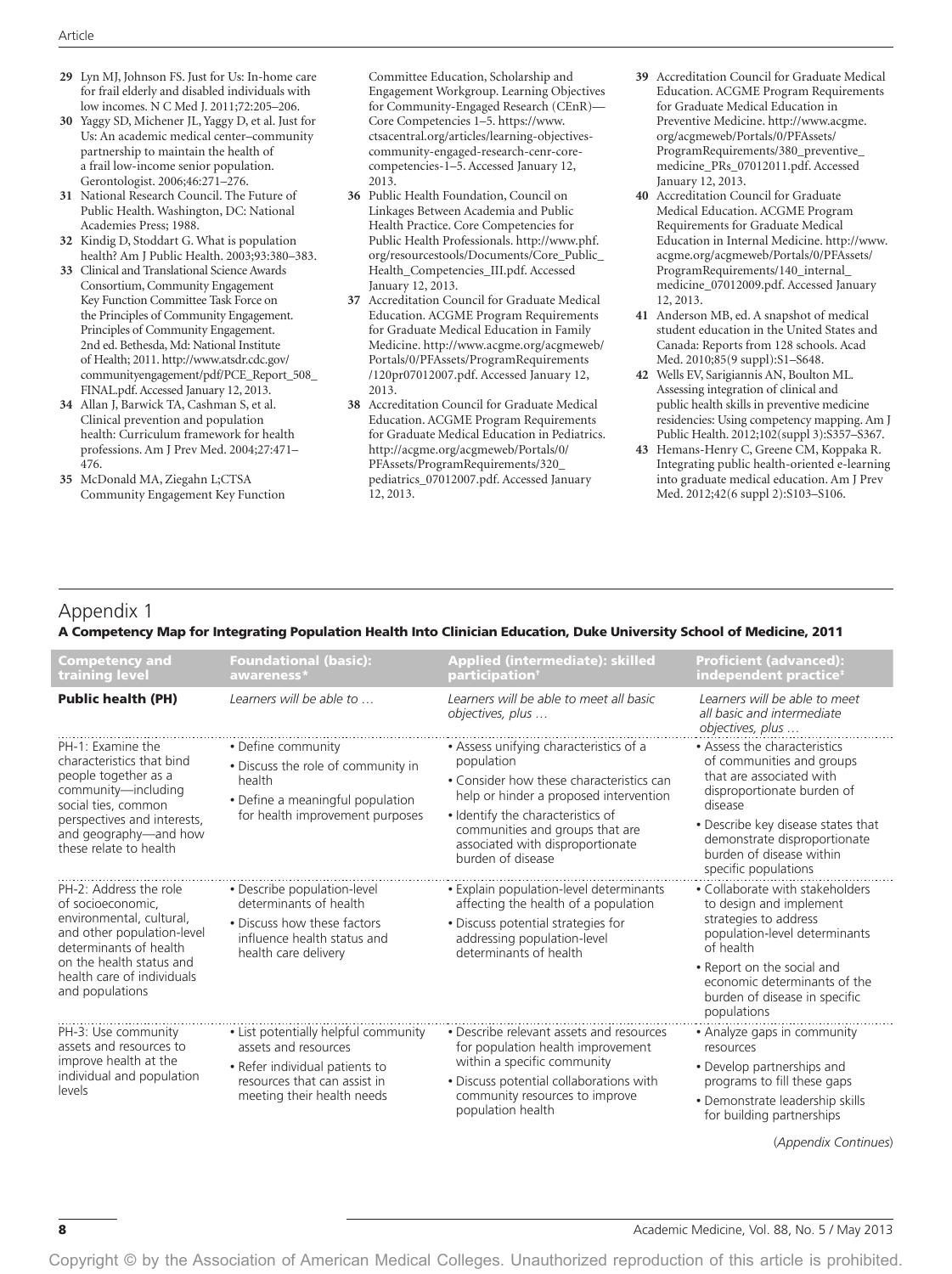| <b>Competency and</b><br>training level                                                                                                                                     | <b>Foundational (basic):</b><br>awareness*                                                                                                                                                                                                 | <b>Applied (intermediate): skilled</b><br>participation <sup>1</sup>                                                                                                                                                                                                                     | <b>Proficient (advanced):</b><br>independent practice <sup>®</sup>                                                                                                                                                                                                                               |
|-----------------------------------------------------------------------------------------------------------------------------------------------------------------------------|--------------------------------------------------------------------------------------------------------------------------------------------------------------------------------------------------------------------------------------------|------------------------------------------------------------------------------------------------------------------------------------------------------------------------------------------------------------------------------------------------------------------------------------------|--------------------------------------------------------------------------------------------------------------------------------------------------------------------------------------------------------------------------------------------------------------------------------------------------|
| PH-4: Apply strategies<br>that improve the health of<br>populations                                                                                                         | • Define primary, secondary, and<br>tertiary prevention<br>• Identify examples of individual<br>and population-based preventive<br>strategies<br>· Discuss potential population-                                                           | • Identify prevention strategies that can<br>affect identified health needs<br>• Identify preventive strategies for a<br>population on the basis of literature,<br>data assessment, and stakeholder input<br>• Propose measures to assess impact of                                      | • Develop and implement<br>population-based prevention<br>strategies in collaboration with<br>community partners<br>• Measure and document<br>improvements in health status<br>• Apply evidence-based<br>approaches in development,<br>evaluation, and continual<br>improvement of interventions |
|                                                                                                                                                                             | based interventions to improve<br>health                                                                                                                                                                                                   | preventive strategies<br>• Evaluate strategies and propose<br>improvements based on evaluation<br>results                                                                                                                                                                                |                                                                                                                                                                                                                                                                                                  |
| PH-5: Discuss the essential<br>functions of public health                                                                                                                   | • Describe the role of public health<br>in the community                                                                                                                                                                                   | • Describe the 10 essential functions of<br>the public health system                                                                                                                                                                                                                     | • Analyze existing functions<br>of public health systems and                                                                                                                                                                                                                                     |
| systems                                                                                                                                                                     | • Identify specific public health<br>entities in the community<br>• Discuss how these public health<br>entities are funded                                                                                                                 | · Discuss ways in which primary care<br>clinicians can partner with public<br>health entities in the community                                                                                                                                                                           | identify new potential strategies<br>to improve population health<br>• Analyze interactions between<br>the medical and public health<br>systems, and recommend<br>improvements in both so<br>that these systems can work<br>together more easily                                                 |
| PH-6: Integrate population<br>health and community<br>engagement in daily<br>practice                                                                                       | • Discuss how social determinants<br>affect an individual's health                                                                                                                                                                         | • Describe how a patient-centered<br>medical home (PCMH) meets its goals                                                                                                                                                                                                                 | • Engage the community in<br>guidance of the PCMH and care<br>redesign<br>• Conduct research for practice<br>improvement                                                                                                                                                                         |
|                                                                                                                                                                             | • Describe how collaborations<br>can help meet individual and<br>community needs                                                                                                                                                           | • Describe the use of population health<br>data in care redesign and the function<br>of new delivery models to meet their<br>goals<br>• Discuss possible applications of<br>community engagement in a PCMH or<br>accountable care organization<br>• Conduct quality improvement (QI) for |                                                                                                                                                                                                                                                                                                  |
|                                                                                                                                                                             |                                                                                                                                                                                                                                            | practice improvement                                                                                                                                                                                                                                                                     |                                                                                                                                                                                                                                                                                                  |
| PH-7: Understand and<br>support the principles<br>of accountability and<br>accreditation at the<br>community or public health<br>agency level                               | • Describe the interaction between<br>government, industry, community,<br>and the individual physician as it<br>affects care<br>• Describe legal and regulatory<br>requirements and processes that<br>affect credentialing, licensing, and | • Discuss applicable laws and regulations in • Analyze complex regulatory<br>management of community health<br>• Seek assistance from knowledgeable<br>experts to ensure compliance with all<br>legal requirements<br>• Advocate for policy and regulations to<br>support public health  | problems relevant to community<br>and population health efforts in<br>collaboration with legal experts<br>• Ensure compliance of programs<br>with all regulatory requirements                                                                                                                    |
|                                                                                                                                                                             | practice<br>• Describe the variables that influence<br>the organization and delivery of<br>health care                                                                                                                                     |                                                                                                                                                                                                                                                                                          |                                                                                                                                                                                                                                                                                                  |
| <b>Community</b><br>engagement (CE)                                                                                                                                         | Learners will be able to                                                                                                                                                                                                                   | Learners will be able to meet all basic<br>objectives, plus                                                                                                                                                                                                                              | Learners will be able to meet all<br>basic and intermediate objectives,<br>$plus \dots$                                                                                                                                                                                                          |
| CE-1: Discuss the<br>principles of community<br>engagement and how<br>they contribute to the<br>creation of community-<br>academic partnerships                             | • Define community engagement<br>and community-engaged<br>research (CEnR)<br>• Recognize the principles of CEnR<br>as defined by the Centers for<br>Disease Control and Prevention<br>(CDC)                                                | • Describe the principles and practices of<br>CEnR as defined by the CDC                                                                                                                                                                                                                 | • Participate in the design or<br>implementation of a CEnR                                                                                                                                                                                                                                       |
|                                                                                                                                                                             |                                                                                                                                                                                                                                            | • Discuss the application of these<br>principles within a specific community                                                                                                                                                                                                             | activity<br>• Apply the principles of CEnR to                                                                                                                                                                                                                                                    |
|                                                                                                                                                                             |                                                                                                                                                                                                                                            | • Discuss how these practices can<br>contribute to the creation of<br>community-academic partnerships                                                                                                                                                                                    | improve health among diverse<br>populations                                                                                                                                                                                                                                                      |
| CE-2: Analyze the role of<br>community engagement<br>as a strategy for<br>identifying community<br>health concerns,<br>improving health, and<br>reducing health disparities | • Discuss the role of community<br>engagement as a strategy for<br>improving health and reducing<br>health disparities                                                                                                                     | • Discuss strategies for community<br>engagement to identify priority health<br>concerns                                                                                                                                                                                                 | • Employing the principles of<br>community engagement,<br>organize community<br>partnerships                                                                                                                                                                                                     |
|                                                                                                                                                                             |                                                                                                                                                                                                                                            | • Discuss the importance of needs and<br>assets assessment                                                                                                                                                                                                                               |                                                                                                                                                                                                                                                                                                  |
|                                                                                                                                                                             |                                                                                                                                                                                                                                            | • Propose partnerships or methods for<br>engaging the community regarding a<br>health concern                                                                                                                                                                                            |                                                                                                                                                                                                                                                                                                  |

(*Appendix Continues*)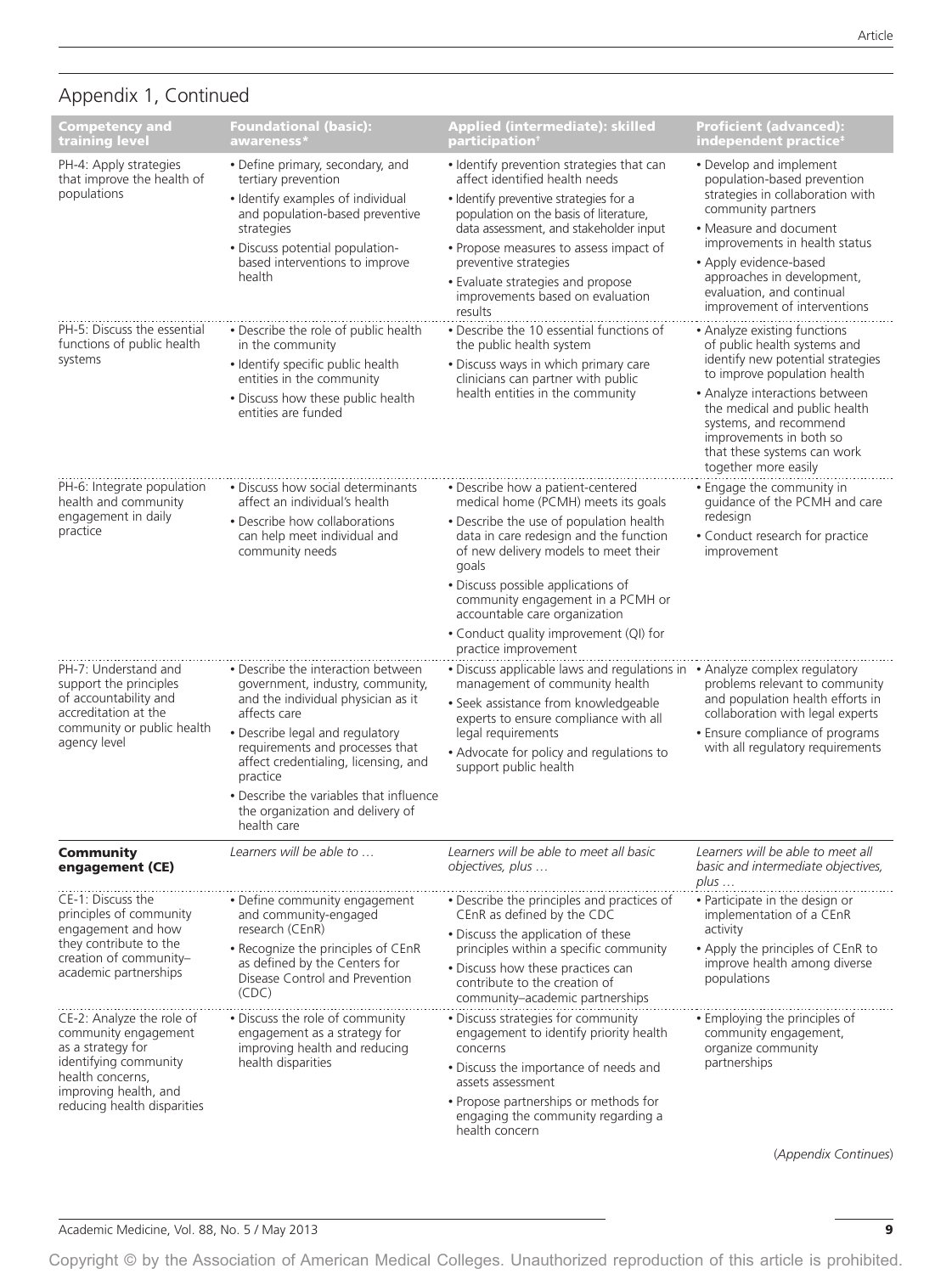| Competency and<br>training level                                                                                                                                                                                                                                                            | Foundational (basic):<br>awareness'                                                                                                                                                                                                                                                                                                                                                 | <b>Applied (intermediate): skilled</b><br>participation <sup>+</sup>                                                                                                                                                                                                                                                                                                                                                 | <b>Proficient (advanced):</b><br>independent practice <sup>+</sup>                                                                                                                                                                                                                                                                                                                                                             |
|---------------------------------------------------------------------------------------------------------------------------------------------------------------------------------------------------------------------------------------------------------------------------------------------|-------------------------------------------------------------------------------------------------------------------------------------------------------------------------------------------------------------------------------------------------------------------------------------------------------------------------------------------------------------------------------------|----------------------------------------------------------------------------------------------------------------------------------------------------------------------------------------------------------------------------------------------------------------------------------------------------------------------------------------------------------------------------------------------------------------------|--------------------------------------------------------------------------------------------------------------------------------------------------------------------------------------------------------------------------------------------------------------------------------------------------------------------------------------------------------------------------------------------------------------------------------|
| CE-3: Analyze the ethical<br>complexities of conducting<br>CEnR                                                                                                                                                                                                                             | • Identify potential ethical issues<br>in CEnR                                                                                                                                                                                                                                                                                                                                      | • Discuss ethics problems related to<br>CEnR<br>• Analyze a CEnR project or proposal for<br>ethics concerns                                                                                                                                                                                                                                                                                                          | • Draft a CEnR proposal for<br>the institutional review<br>board, accounting for ethics<br>complexities                                                                                                                                                                                                                                                                                                                        |
| CE-4: Specify how cultural<br>and linguistic competence<br>and health literacy<br>influence the conduct<br>of CEnR and population<br>health interventions<br>CE-5: Participate in<br>population health<br>improvement strategies by<br>using community-based<br>participatory methodologies | • Define health literacy<br>• Identify local customs and health<br>beliefs that affect population<br>health<br>• Explain why health care providers<br>need to understand this local<br>health knowledge<br>• Identify existing community-based<br>programs to improve population<br>health<br>• Participate in a school-based<br>or community-based outreach                        | • Discuss how levels of health literacy<br>affect the conduct of CEnR<br>• Identify instruments and materials<br>that are culturally and linguistically<br>appropriate and that meet the literacy<br>level of the intended populations<br>• Participate with a community health<br>team addressing patients with unmet<br>needs<br>• Propose effective population health<br>improvement strategies acceptable to the | • Design instruments that are<br>culturally and linguistically<br>appropriate and that meet the<br>literacy level of the intended<br>population<br>• Develop programs responsive to<br>the diverse cultural values and<br>traditions of the communities<br>being served<br>• In collaboration with<br>community stakeholders, design<br>and implement population<br>health improvement programs<br>that are evidence based and |
|                                                                                                                                                                                                                                                                                             | program to address a community's<br>health needs                                                                                                                                                                                                                                                                                                                                    | target groups                                                                                                                                                                                                                                                                                                                                                                                                        | responsive to local needs                                                                                                                                                                                                                                                                                                                                                                                                      |
| <b>Critical thinking (CT)</b>                                                                                                                                                                                                                                                               | Learners will be able to                                                                                                                                                                                                                                                                                                                                                            | Learners will be able to meet all basic<br>objectives, plus                                                                                                                                                                                                                                                                                                                                                          | Learners will be able to meet all<br>basic and intermediate objectives,<br>$plus \dots$                                                                                                                                                                                                                                                                                                                                        |
| CT-1: Use qualitative and<br>quantitative data to assess<br>the health status of a<br>population                                                                                                                                                                                            | • Recognize potential data sources<br>• Review available statistics to<br>identify health problems or areas<br>of concern<br>• Recognize data integrity and<br>comparability<br>· Discuss possible reasons for<br>conflicting data                                                                                                                                                  | • Locate available data sources<br>• Examine the data's integrity and<br>comparability<br>• Recognize the data's limitations and<br>level of certainty possible from analysis<br>• Interpret data analysis to assess a<br>population's health<br>• Identify additional data needs and<br>possible ways of generating those<br>data, given available resources                                                        | • Collect and analyze new data<br>• Evaluate the data's integrity and<br>comparability<br>• Apply clinical judgment to<br>make inferences and decisions<br>when data are conflicting or<br>incomplete                                                                                                                                                                                                                          |
| CT-2: Appraise the quality<br>of the evidence of peer-<br>reviewed medical and<br>public health literature<br>and its implications at<br>patient and population<br>levels                                                                                                                   | • Read literature applicable to<br>problems identified among<br>patients and populations<br>• Identify strengths and<br>weaknesses in study designs                                                                                                                                                                                                                                 | • Analyze literature for evidence of<br>applicability to specific situations<br>• Review the literature to identify best<br>practices<br>• Identify meaningful research questions<br>where the outcomes can provide<br>information for decision making<br>related to community health<br>• Apply literature analysis in identifying<br>needs and developing potential<br>interventions                               | • Perform thorough and<br>systematic literature analysis<br>• Synthesize results from the<br>literature in intervention design<br>• Generate novel methods for<br>answering complex research<br>questions about a population's<br>health status                                                                                                                                                                                |
| CT-3: Apply QI principles<br>in community or public<br>health                                                                                                                                                                                                                               | • Describe commonly accepted QI<br>models<br>• Discuss quality measurement in<br>relation to provider credentialing,<br>institutional accreditation, and<br>other regulatory requirements<br>· Perform basic QI skills, including<br>chart audits and root-cause<br>analyses<br>· Identify types of additional data<br>needed for needs or assets<br>assessment and solution design | • Propose a QI project by using<br>available population data sources and<br>community resources<br>• With guidance, develop a plan for<br>collecting and analyzing new data<br>• Collaborate with community partners<br>or agencies in a QI effort<br>• Use available data analyses to support<br>OI initiatives                                                                                                     | • Design QI initiatives for<br>community or population health<br>in conjunction with community<br>partners and agencies<br>• Develop new community<br>partnerships to support or<br>facilitate QI initiatives<br>(Appendix Continues)                                                                                                                                                                                          |

10 Academic Medicine, Vol. 88, No. 5 / May 2013

Copyright © by the Association of American Medical Colleges. Unauthorized reproduction of this article is prohibited.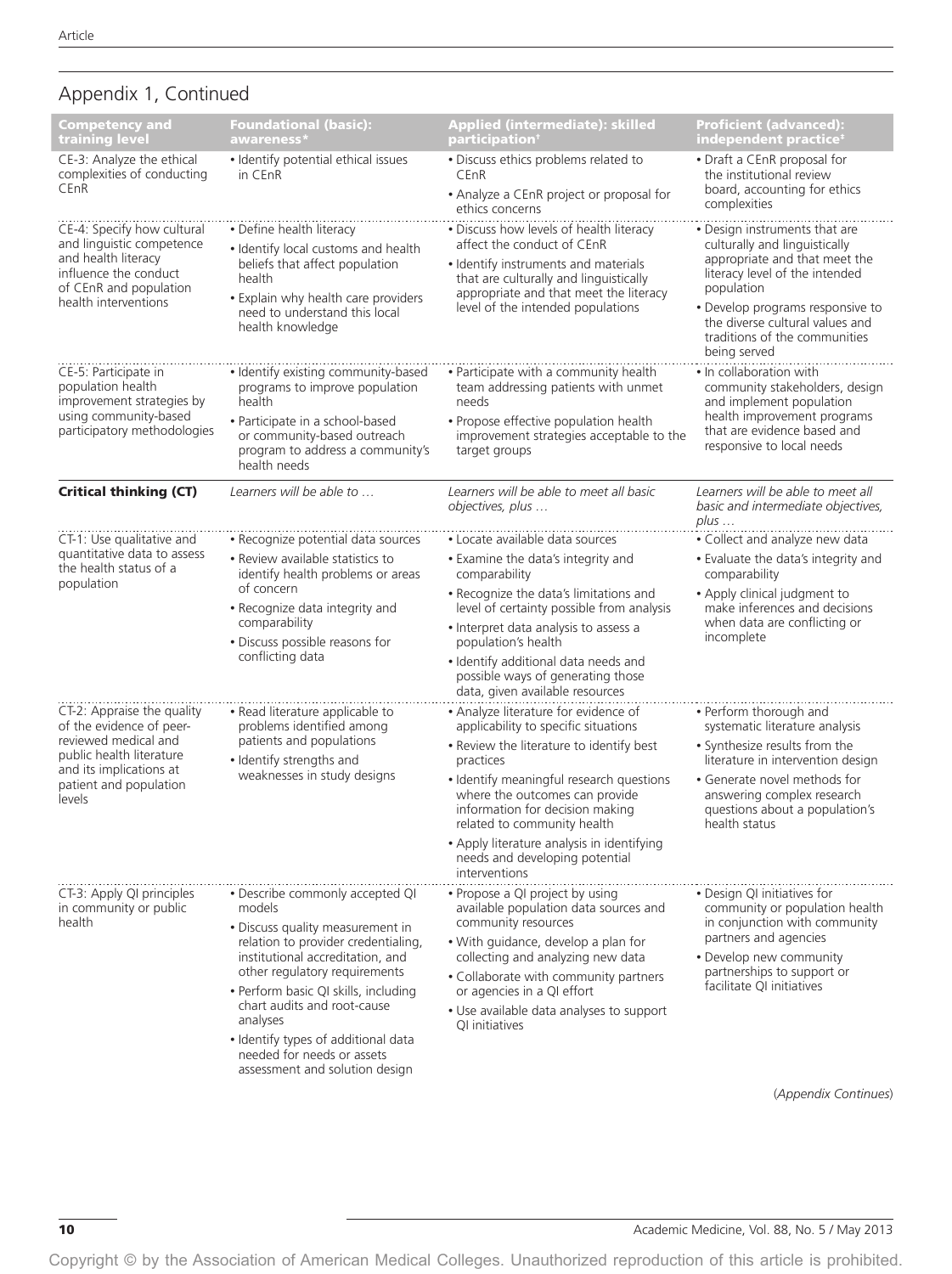| <b>Competency and</b><br>training level                                                                                    | <b>Foundational (basic):</b><br>awareness'                                                                                                                                                                                                                                                                                                                                                                                                                                                                                                             | <b>Applied (intermediate): skilled</b><br>participation'                                                                                                                                                                                                                                                                                                     | <b>Proficient (advanced):</b><br>independent practice <sup>®</sup>                                                                                                                                                                                                                                                                                                                                                       |
|----------------------------------------------------------------------------------------------------------------------------|--------------------------------------------------------------------------------------------------------------------------------------------------------------------------------------------------------------------------------------------------------------------------------------------------------------------------------------------------------------------------------------------------------------------------------------------------------------------------------------------------------------------------------------------------------|--------------------------------------------------------------------------------------------------------------------------------------------------------------------------------------------------------------------------------------------------------------------------------------------------------------------------------------------------------------|--------------------------------------------------------------------------------------------------------------------------------------------------------------------------------------------------------------------------------------------------------------------------------------------------------------------------------------------------------------------------------------------------------------------------|
| CT-4: Assess process and<br>outcomes of interventions                                                                      | • Describe the role of evaluation<br>in program improvement and<br>advocacy<br>• Identify different types of evaluation<br>and their purposes<br>• Discuss different methods of data<br>collection, both qualitative and<br>quantitative<br>• Discuss the role of community<br>engagement in evaluation<br>• Participate in the collection of<br>quantitative and qualitative data to<br>assess impact                                                                                                                                                 | • Define health outcomes potentially<br>affected by interventions<br>• Design data collection methods to assess<br>impact<br>• Use quantitative and qualitative data to<br>assess impact of interventions<br>• Critique methods and instruments for<br>collecting valid and reliable quantitative<br>and qualitative data                                    | • Design and implement an<br>evaluation plan by using<br>quantitative and qualitative<br>methods for determining an<br>intervention's health impact<br>• Independently develop a plan<br>for collecting and analyzing<br>new data<br>• Independently develop data<br>collection instruments and<br>procedures<br>• Independently conduct simple<br>data analyses<br>• Collaborate on more<br>sophisticated data analyses |
| <b>Team skills (TS)</b>                                                                                                    | Learners will be able to                                                                                                                                                                                                                                                                                                                                                                                                                                                                                                                               | Learners will be able to meet all basic<br>objectives, plus                                                                                                                                                                                                                                                                                                  | Learners will be able to meet all<br>basic and intermediate objectives,<br>$plus \dots$                                                                                                                                                                                                                                                                                                                                  |
| TS-1: Effectively<br>practice as a member of<br>interprofessional health<br>care teams                                     | • Identify the stages of team<br>development (e.g., forming,<br>storming, and norming)<br>· Deliver balanced, behavior-<br>specific feedback<br>• Listen respectfully and respond to<br>feedback and recommendations<br>• Discuss how QI principles can<br>be applied to improving team<br>function<br>• Describe the scope of practice of<br>different health professionals and<br>their respective contributions to<br>the health care team<br>• Follow directions<br>• Respect and follow the leadership<br>of others, even when opinions<br>differ | • List components of successful team<br>dynamics<br>• Explain elements of giving effective<br>feedback and managing disruptive<br>behaviors within interprofessional<br>teams<br>· Clarify expectations, establish<br>accountability, and solicit feedback<br>from teammates<br>• Collaborate with different health<br>professionals in team problem-solving | • Employ effective feedback<br>in managing conflict and<br>disruptive behavior in<br>interprofessional teams<br>• Apply QI methods to improve<br>team function                                                                                                                                                                                                                                                           |
| TS-2: Lead<br>interprofessional teams in<br>health improvement                                                             | • Identify personal strengths and<br>weaknesses<br>• Describe emotional intelligence<br>• Observe and reflect on<br>performance, including one's<br>• Identify perspectives or<br>experiences that might be helpful<br>in understanding and addressing<br>complex health concerns                                                                                                                                                                                                                                                                      | • Define preferred leadership style and<br>the strengths or limitations of that<br>style<br>• Develop a personal leadership<br>philosophy and vision<br>• Assess one's own emotional<br>intelligence and develop plans for<br>ongoing self-improvement<br>• Lead a small team in a local health<br>improvement project                                       | • Lead broad-based teams in<br>developing and implementing<br>community-based health<br>improvement initiatives<br>• Discuss methods of promoting<br>and supporting diversity in<br>leadership positions                                                                                                                                                                                                                 |
| TS-3: Communicate<br>with team members<br>to clarify each person's<br>responsibility in executing<br>a health intervention | • Identify unique and<br>complementary abilities of<br>different team members<br>• Identify tasks and responsibilities<br>for team members to make<br>optimal use of their abilities<br>• Accept direction from other<br>teammates when appropriate<br>to roles                                                                                                                                                                                                                                                                                        | • Collaborate with team members<br>to divide necessary tasks and<br>responsibilities<br>• Identify and engage key persons<br>missing from the team, including<br>nonclinicians                                                                                                                                                                               | • Perform effectively in different<br>roles and settings<br>• Negotiate division of<br>responsibilities among team<br>members when conflict arises<br>(Appendix Continues)                                                                                                                                                                                                                                               |

Academic Medicine, Vol. 88, No. 5 / May 2013 11